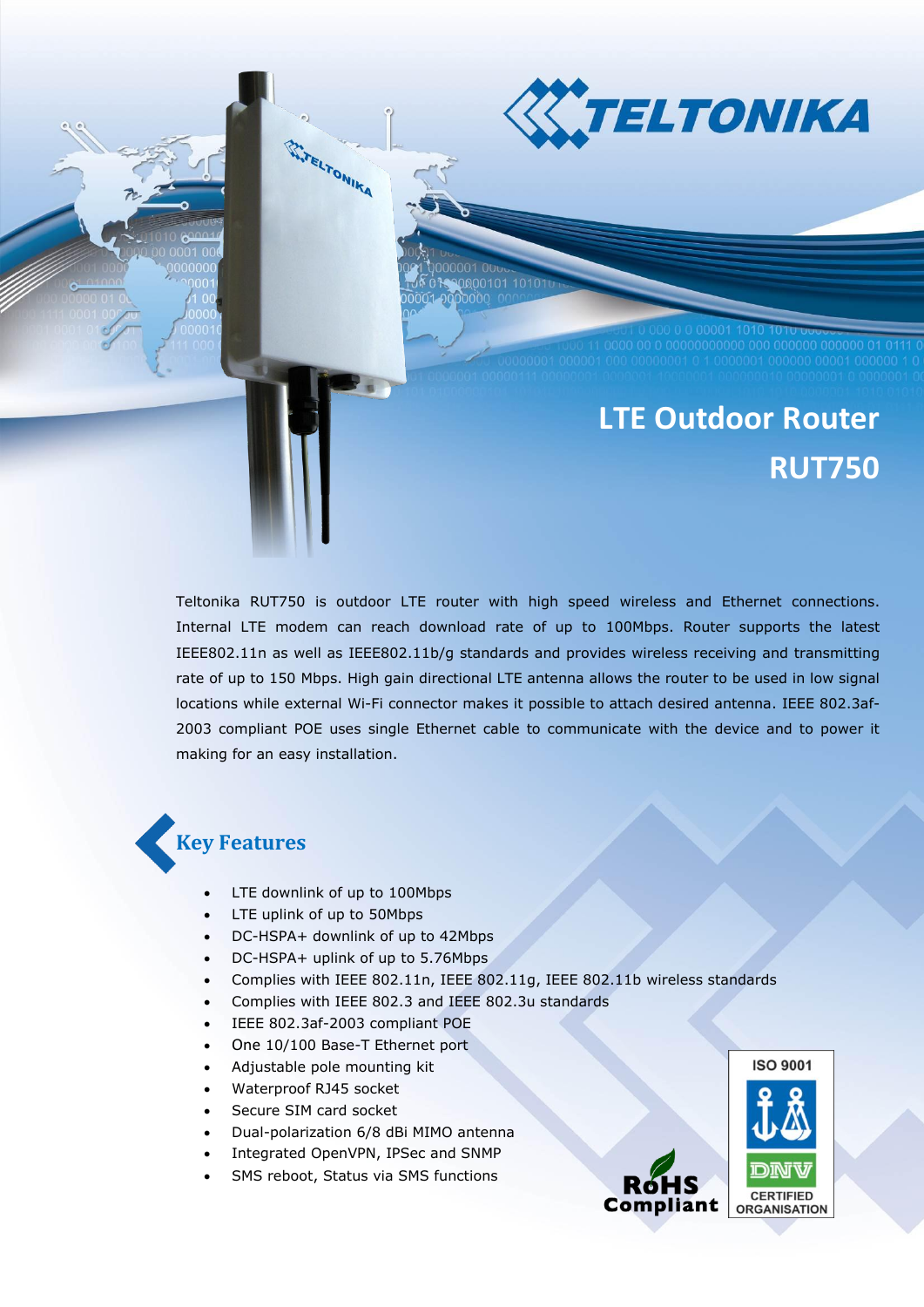

## **LTE/UMTS/GSM Specifications**

- $\sim$   $\epsilon$ FDD 800/850/900/1800/1900/2100/2600 MHz
- (FDD B1/B2/B3/B5/B7/B8/B20)
- Up to 100 Mbps downlink speed
- Up to 50 Mbps uplink speed
- All bands with diversity

#### **UMTS**

**LTE**

- 850/900/1900/2100 MHz
- DC-HSPA+ mode: DL up to 43.2 Mbps, UL 5.76 Mbps
- HSPA+ mode: DL up to 21.6 Mbps, UL 5.76 Mbps
- UMTS mode: 384 kbps DL/384 kbps UL
- All bands with diversity

#### **GSM/GPRS**/**EDGE**

- 850/900/1800/1900 MHz
- Power Class 4 (2 W, 33 dBm) GSM/GPRS 850/900 MHz
- Power Class 1 (1 W, 30 dBm) GSM/GPRS 1800/1900 Mhz
- Power Class E2 (0.5 W, 27 dBm) for EDGE 850/900 MHz
- GPRS: 85.6 kbps DL/85.6 kbps UL (class 12)
- EDGE: 236.8 kbps DL/236.8 kbps UL (class 12)